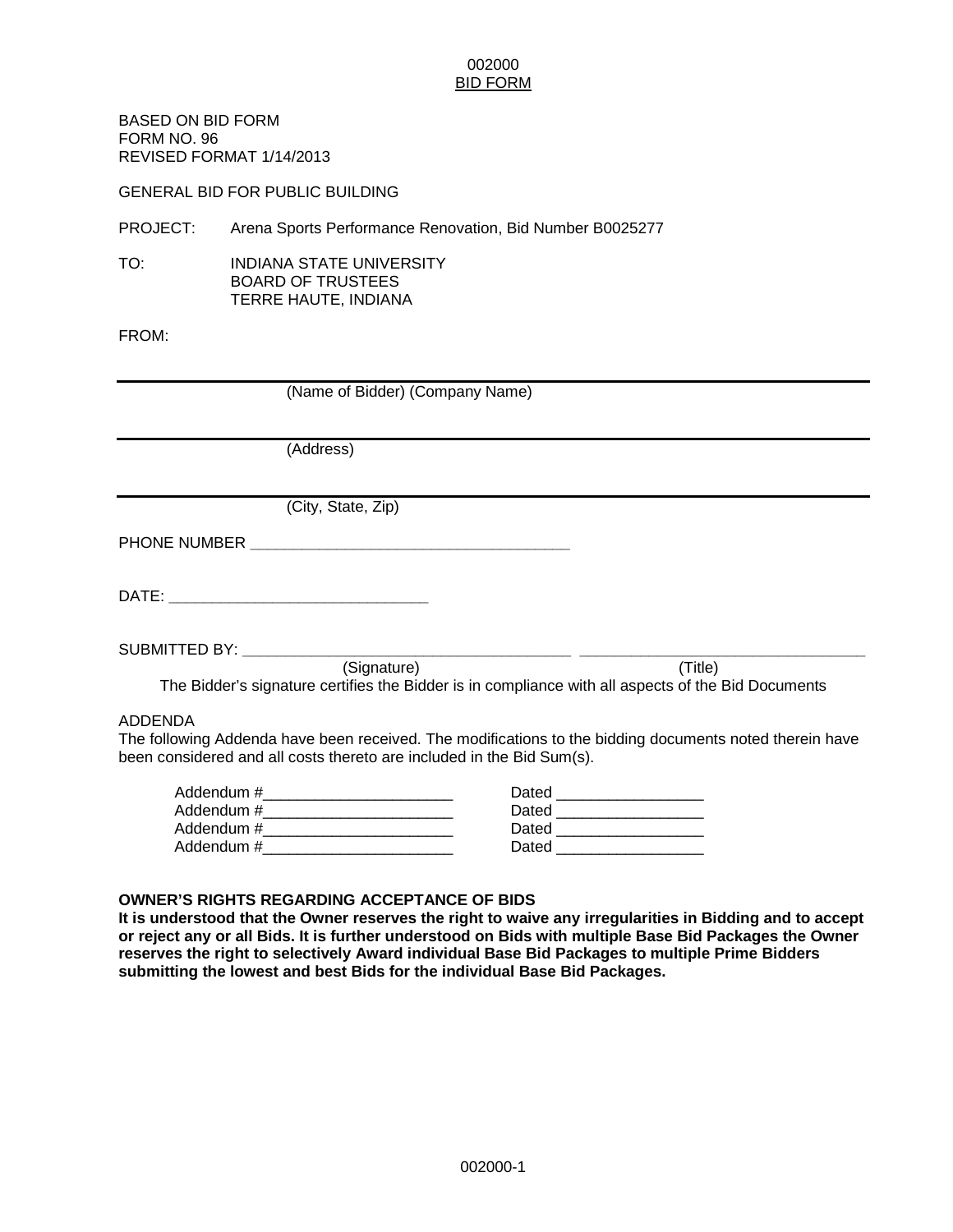#### TAX EXEMPT

Indiana State University is a Tax Exempt Institution and Indiana Sales Tax for products permanently incorporated in work shall not be included as part of the Bid. All other applicable Federal, State and Local taxes shall be included in the Bid sum. Tax exempt certificate available upon request.

#### OFFER:

Pursuant to and in compliance with 'Instructions to Bidders', and other Bidding Documents prepared by the Indiana State University Facilities Management Department for the above mentioned project, the signer, having become thoroughly familiar with the terms and conditions of the proposed Contract Documents and with local conditions affecting the performance and costs of the Work at the place where the Work is to be completed, and having fully inspected the site in all particulars, hereby proposes and agrees to fully perform the Work within the time stated and in strict accordance with the intent of the proposed Contract Documents, including furnishing bonds, insurance, labor, materials, and to do all the Work required to construct and complete in accordance with the proposed Contract Documents as follows:

BASE BID

|                                                                                                         | Dollars (\$                 |  |
|---------------------------------------------------------------------------------------------------------|-----------------------------|--|
| (State Amount in Words)                                                                                 |                             |  |
| ALTERNATE BIDS                                                                                          |                             |  |
| Alternate No. 1: All work associated with the Juice Nutrition Bar including; plumbing; electrical; Data |                             |  |
|                                                                                                         | Dollars (\$                 |  |
| (State Amount in Words)                                                                                 | Add $\Box$ Deduct $\Box$    |  |
| Alternate No. 2: All work associated with the Custom laminate Lockers and Storage Cabinet<br>2.         |                             |  |
|                                                                                                         | Dollars (\$                 |  |
| (State Amount in Words)                                                                                 | Deduct $\Box$<br>Add $\Box$ |  |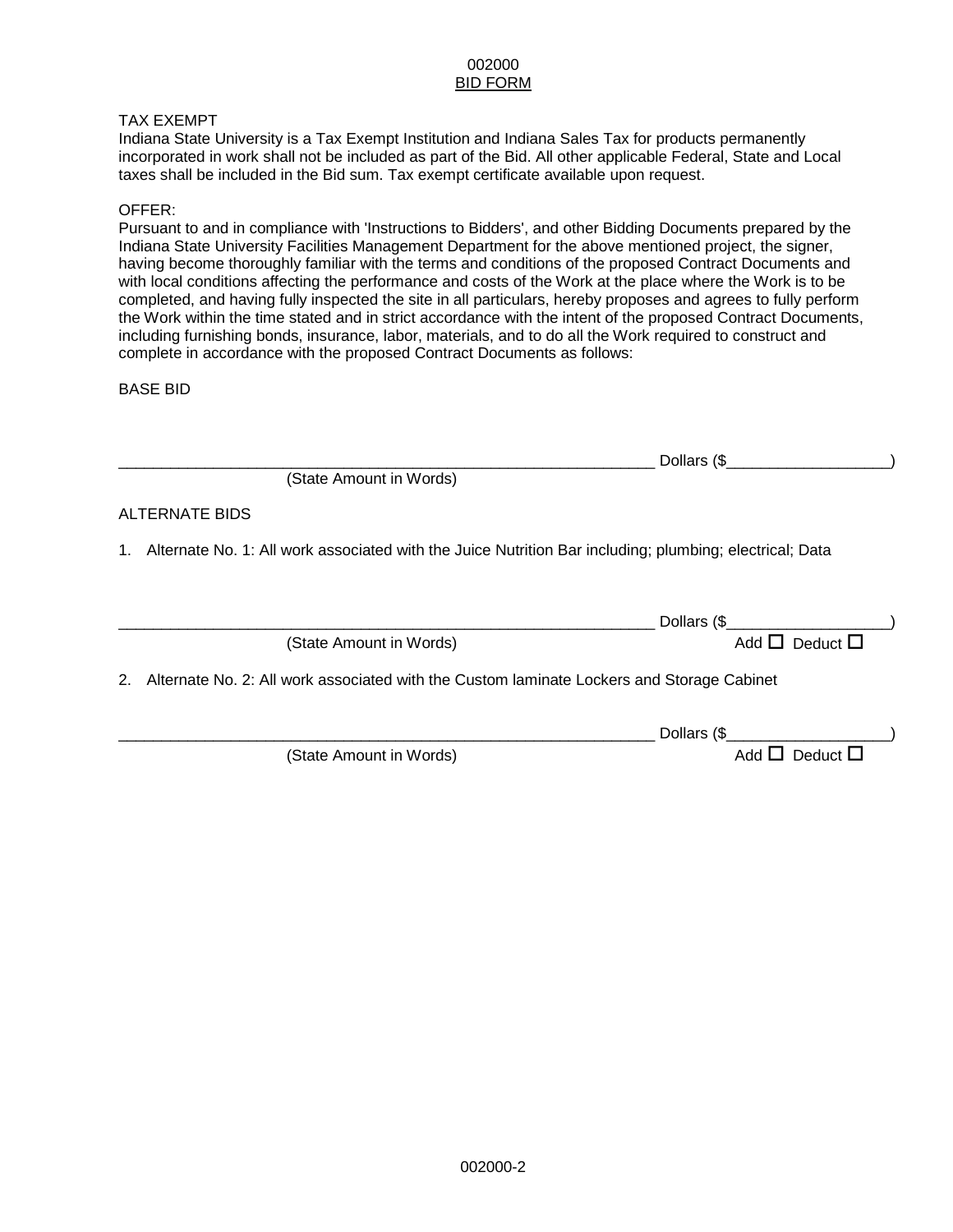#### ACCEPTANCE

This offer shall be opened to acceptance and is irrevocable for the period as follows:

• Base Bid and All Alternates - One Hundred Twenty (120) calendar days from the Bid opening date.

If the Owner accepts the Bid within the time period stated above, Bidder will:

- Furnish the required bonds and insurance certificates within ten (10) calendar days of receipt of the Award Letter
- Commence work within seven (7) calendar days of receipt of the Award Letter or as Directed by the Owner.
- Execute the Contract for Construction Between Indiana State University and Contractor within seven (7) calendar days of receipt of the Contract.

The Bidder agrees to coordinate and expedite their work and that if the Award is given within fourteen (14) calendar days from the Bid opening date the work shall be substantially completed as listed in Section 001010 Instructions to Bidders 1.01 C. If the Award is not made within the stated fourteen (14) calendar days then the substantial completion date may be adjusted as allowed by the Contract Documents or as mutually agreed upon in writing by the Owner and Contractor.

#### NON-COLLUSION AFFIDAVIT

The Bidder, by its officers and agents or representatives present at the time of filing their bid, being duly sworn, say on their oaths that neither they nor any of them have in any way, directly or indirectly, entered into any arrangement or agreement with any other bidder, or with any public office of the State of Indiana, of any county or municipality or other public offices whereby such affiance or either of them, has paid or is to pay to such other bidder or public officer any sum of money, or has given or is to vie to such other bidders or public officer anything of value whatever, or such affiance of affiance or either of them has not, directly or indirectly entered into any arrangement or agreement with any other bidder or bidders, which tends to or does lessen or destroy free competition in letting of the contract sought for by the attached bids; that no inducement of any form or character other than which appears upon the face of the bid will be suggested, offered, paid, or delivered to any person whomsoever to influence the acceptance of the said bid or awarding of the contract, nor has this bidder any agreement or understanding of any kind whatsoever, with any person whomsoever to pay, deliver to, or share with any other person in any way or manner, any of the proceeds of the contract sought by this bid.

#### NON-DISCRIMINATION

The Bidder and its Subcontractors, if any, shall not discriminate against any employee or applicant for employment, to be employed in the performance of this Contract, with respect to their hire, tenure, terms, conditions or privileges of employment or any matter directly or indirectly related to employment because of their sex, race, natural origin, ancestry or religion or disability as prohibited under the Americans with Disabilities Act. Breach of this covenant may be regarded as a material breach of the Contract.

#### CERTIFICATION OF UNITED STATES STEEL PRODUCTS

The Bidder certifies that the Bidder and all Subcontractors will comply with the statutory obligations to use steel products made in the United States.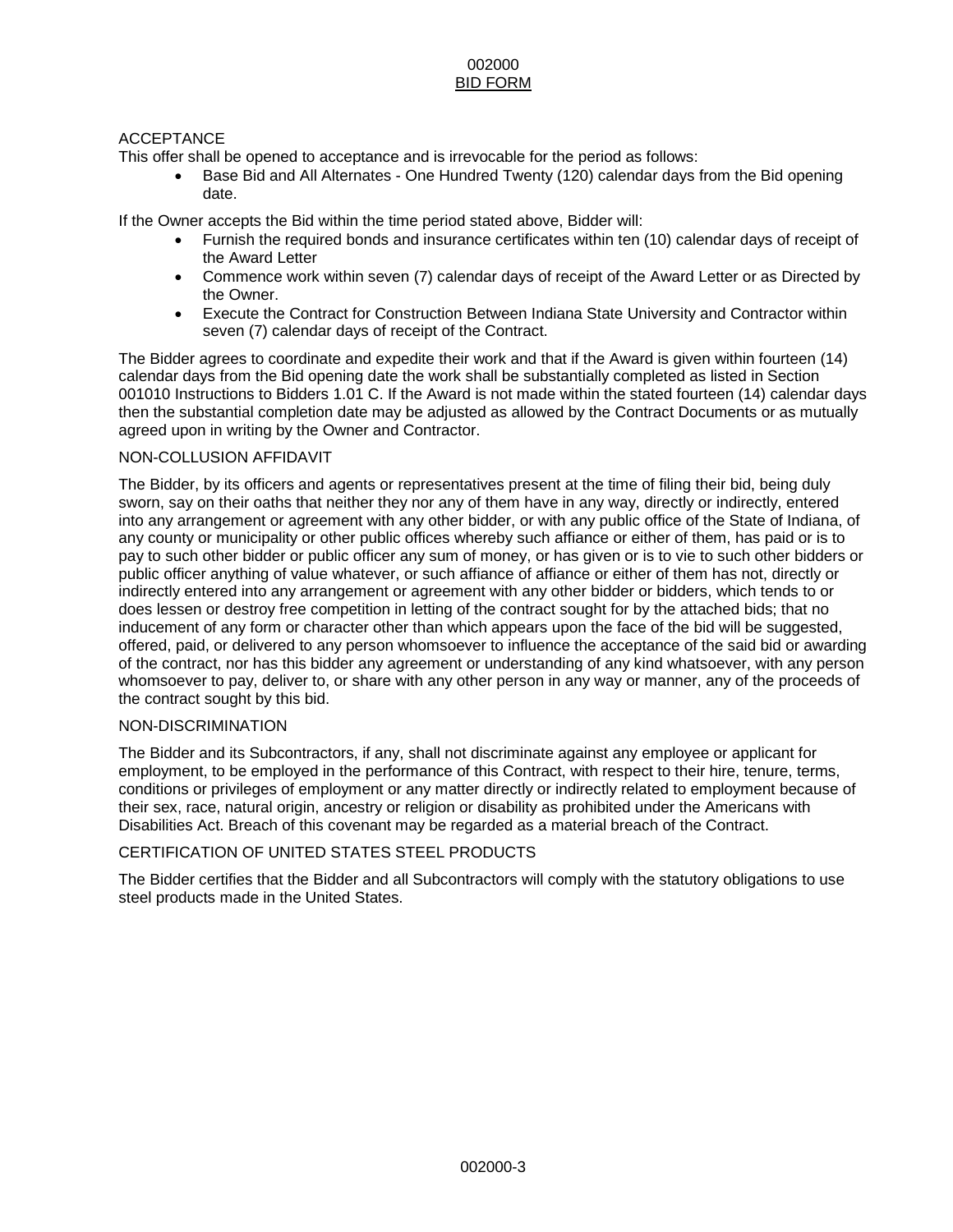#### MBE/WBE BIDDING:

See Section 00103 for requirements for MBE/WBE Compliance. Section 001040 must be **completed** by the **Apparent Low Bidder(s)** or any **MBE/WBE Bidder(s)** and submitted by 12:00 noon local time on the next working day following the Bid opening to the ISU Purchasing Department. Fax to (812)-237-3599

Yes **□** No**□** Is the Bidder (Prime Contractor) or any Subcontractor MBE or WBE Compliant?

#### EXPERIENCE QUESTIONNAIRE

List similar projects completed by your organization:

| 1. |                                                                         |
|----|-------------------------------------------------------------------------|
|    |                                                                         |
|    |                                                                         |
|    |                                                                         |
|    | (Name and phone #)                                                      |
| 2. |                                                                         |
|    |                                                                         |
|    |                                                                         |
|    |                                                                         |
|    | (Name and phone $#$ )                                                   |
|    | List similar projects currently under construction by your organization |
| 1. |                                                                         |
|    |                                                                         |
|    |                                                                         |
|    |                                                                         |
|    | (Name and phone #)                                                      |
| 2. |                                                                         |
|    |                                                                         |
|    |                                                                         |
|    |                                                                         |
|    | (Name and phone $#$ )                                                   |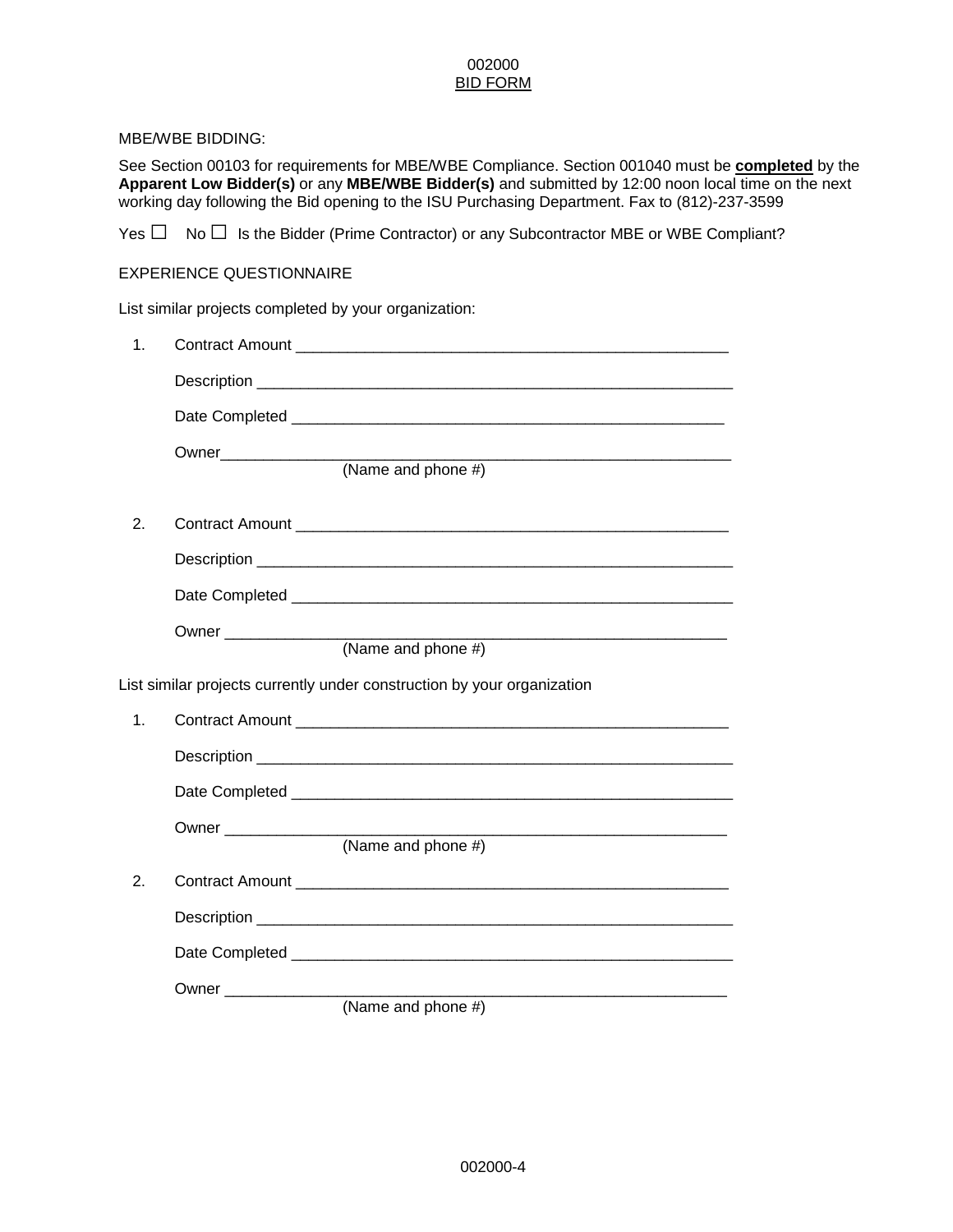|                   | Yes $\Box$ No $\Box$ Has your organization ever failed to complete any work awarded it?                                                                                                                                                                 |  |
|-------------------|---------------------------------------------------------------------------------------------------------------------------------------------------------------------------------------------------------------------------------------------------------|--|
|                   | If yes, where and why?                                                                                                                                                                                                                                  |  |
|                   |                                                                                                                                                                                                                                                         |  |
|                   |                                                                                                                                                                                                                                                         |  |
|                   |                                                                                                                                                                                                                                                         |  |
|                   | Yes $\Box$ No $\Box$ Does your Organization have any pending litigation or litigation completed within the past<br>five (5) years initiated by your Organization or the Owner as a result of your work on another<br>Project?                           |  |
|                   | If yes, attach a complete listing, with your Bid, of all such litigation(s) and name(s) of Institutions<br>and/or Parties involved with complete contact information. Failure to submit this information may<br>result in disqualification of your Bid. |  |
|                   | Yes $\Box$ No $\Box$ Has your Organization been cited for violation of State or Federal regulations within the past<br>twelve months?                                                                                                                   |  |
|                   | If yes, what was the violation and resolution?                                                                                                                                                                                                          |  |
|                   |                                                                                                                                                                                                                                                         |  |
|                   |                                                                                                                                                                                                                                                         |  |
|                   |                                                                                                                                                                                                                                                         |  |
|                   | List references from firms for which your organization has performed work. Provide firm name, contact<br>person name and phone number.                                                                                                                  |  |
|                   |                                                                                                                                                                                                                                                         |  |
|                   |                                                                                                                                                                                                                                                         |  |
|                   |                                                                                                                                                                                                                                                         |  |
|                   |                                                                                                                                                                                                                                                         |  |
| <b>APPENDICES</b> |                                                                                                                                                                                                                                                         |  |
|                   | The following Appendices are submitted with the Bid:<br>Appendix A - Subcontractors and Material/Supplier Lists<br>Appendix B - Unit Prices                                                                                                             |  |

Appendix C - Wage Rate Schedule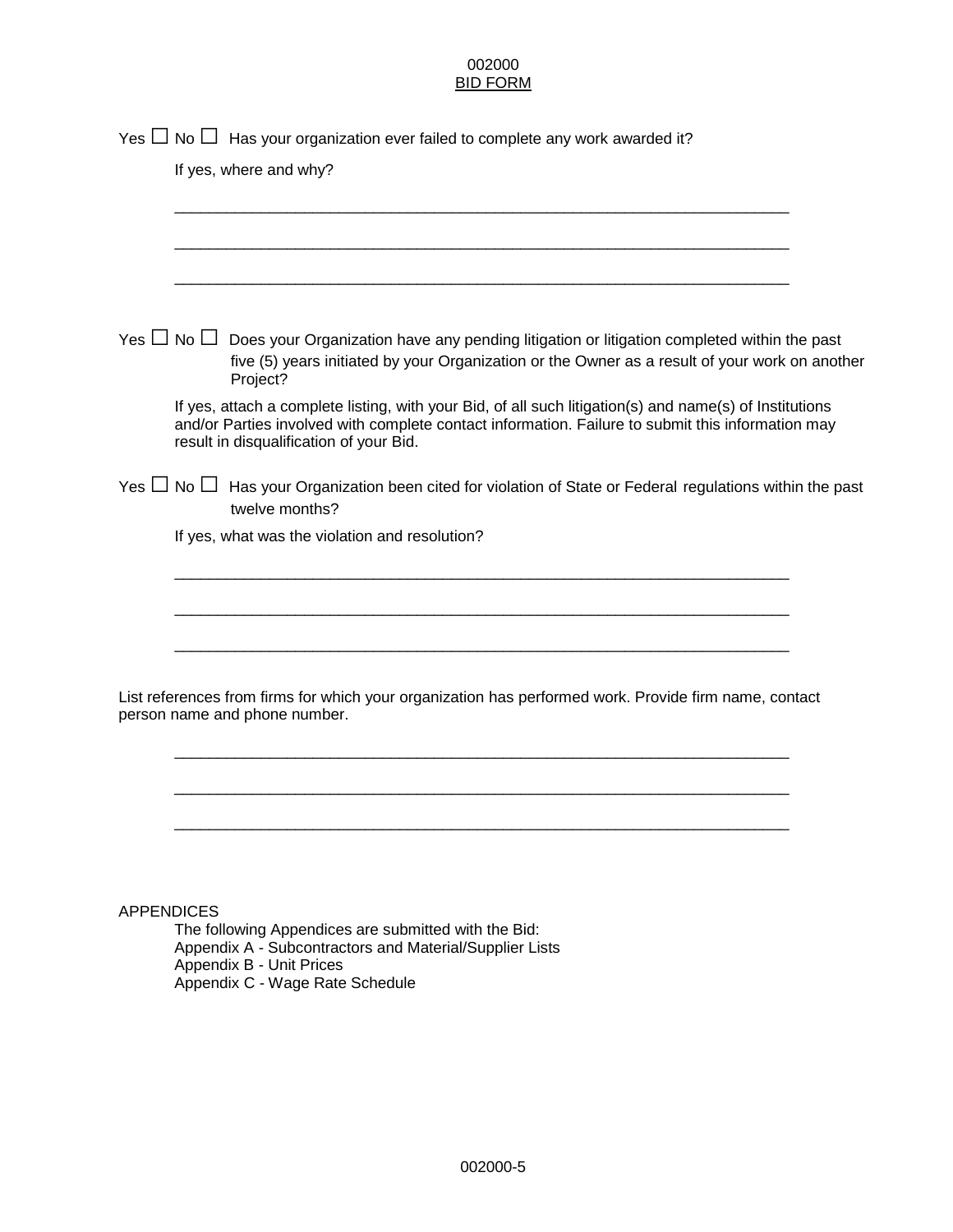# OATH AND AFFIRMATION

|                |                      | Attested to this _____ day of ________________, 201____        |                                                                                              |
|----------------|----------------------|----------------------------------------------------------------|----------------------------------------------------------------------------------------------|
|                |                      |                                                                |                                                                                              |
| ACKNOWLEDGMENT |                      |                                                                |                                                                                              |
|                |                      | SS:                                                            |                                                                                              |
|                |                      |                                                                |                                                                                              |
|                |                      |                                                                |                                                                                              |
|                |                      |                                                                | <b>No. 2016</b> being duly sworn, deposes and                                                |
|                | (Name of person)     |                                                                |                                                                                              |
|                |                      |                                                                |                                                                                              |
|                |                      | (Title)                                                        |                                                                                              |
|                |                      |                                                                | and that the                                                                                 |
|                |                      | (Name of organization)                                         | statements contained in the foregoing bid, certification and affidavit are true and correct. |
|                |                      |                                                                |                                                                                              |
|                |                      |                                                                |                                                                                              |
|                |                      |                                                                |                                                                                              |
|                | <b>Notary Public</b> |                                                                |                                                                                              |
|                |                      |                                                                |                                                                                              |
|                |                      | County of Residence <b>contract to the County of Residence</b> |                                                                                              |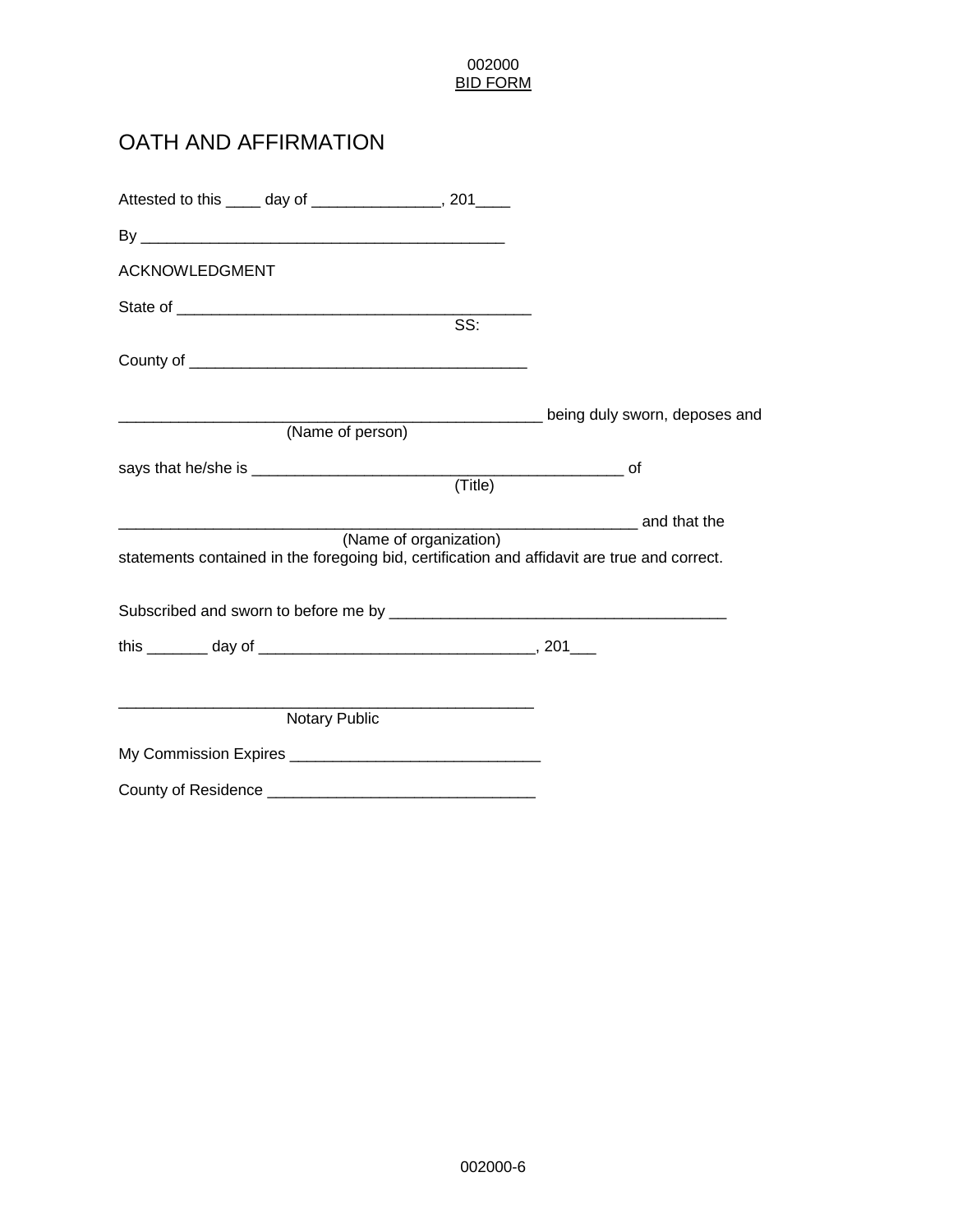#### SUPPLEMENTS TO BID FORM

TO: INDIANA STATE UNIVERSITY

PROJECT:

DATE: \_\_\_\_\_\_\_\_\_\_\_\_\_\_\_\_\_\_\_\_\_\_\_\_\_\_\_\_\_\_\_\_\_\_\_\_

SUBMITTED BY: (full name)

(full address)

In accordance with Instructions to Bidders and Bid Form, we include the Supplements to Bid Form for Appendices listed below. The information provided shall be considered an integral part of the Bid Form.

**Appendix A** - Subcontractor and Manufacturers List (to be submitted at time of Bid) Failure to submit may be cause to disqualify bid

\_\_\_\_\_\_\_\_\_\_\_\_\_\_\_\_\_\_\_\_\_\_\_\_\_\_\_\_\_\_\_\_\_\_\_\_\_\_\_\_\_\_\_\_\_\_\_\_\_\_\_\_\_\_\_\_\_\_\_\_\_\_\_\_\_\_\_\_\_\_\_ (Bidder)

\_\_\_\_\_\_\_\_\_\_\_\_\_\_\_\_\_\_\_\_\_\_\_\_\_\_\_\_\_\_\_\_\_\_\_\_\_\_\_\_\_\_\_\_\_\_\_\_\_\_\_\_\_\_\_\_\_\_\_\_\_\_\_\_\_\_\_\_\_\_\_ (Project)

The following will be performed (or provided) by the Subcontractors and Manufacturers listed herein and coordinated by us.

The Prime Contractor (Bidder) shall list all Subcontractors and Suppliers/Manufacturers called for in Appendix A of this Bid Form at the time of Bid Submission. Failure to provide this information may be sufficient cause to disallow a Bid.

**The Prime Contractor (Bidder) shall use the Subcontractors, Suppliers, Materials and Equipment as listed in the Bid Form Appendix "A" submitted at the time of Bid. It is the Prime Contractor's (Bidder's) responsibility to assure they have listed the correct Subcontractors, Suppliers, Materials and Equipment on their Bid Form. THERE SHALL BE NO CHANGES PERMITTED TO THESE LISTS.**

Exception: If the Owner determines the Subcontractors, Suppliers, Materials or Equipment are not acceptable, the Owner shall notify the Prime Contractor (Bidder) in writing within two (2) working days after receipt of Bids of the unacceptable Subcontractor(s), Supplier(s), Material(s) and/or Equipment(s).

(Listings begin on next page)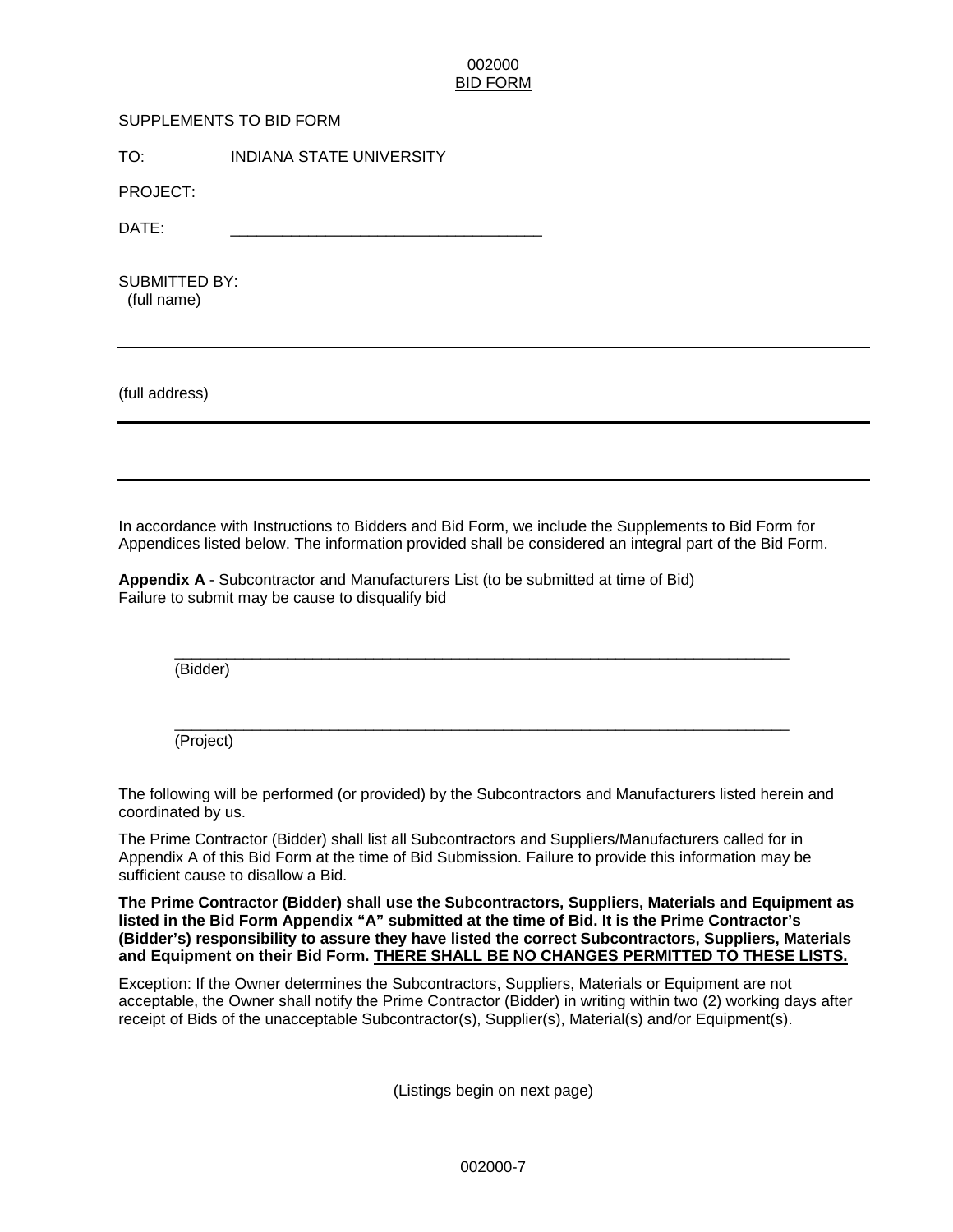#### SUBCONTRACTOR LIST

#### **Bidder shall provide the names of all applicable Subcontractors**

| Description                                                                   | Subcontractor |
|-------------------------------------------------------------------------------|---------------|
| <b>General Construction</b><br>(if not Prime Bidder)<br><b>Cabinetry Work</b> |               |
| Flooring Work                                                                 |               |
| Painting Work                                                                 |               |
| <b>Electrical Work</b><br>(if not Prime Bidder)<br>Fire Alarm                 |               |
| IT (voice/data) Work                                                          |               |
| Testing (electrical)                                                          |               |
| <b>Plumbing Work</b><br>(if not Prime Bidder)<br>FP Sprinkler Work            |               |

(Supplier and Manufacturer List begins on next page)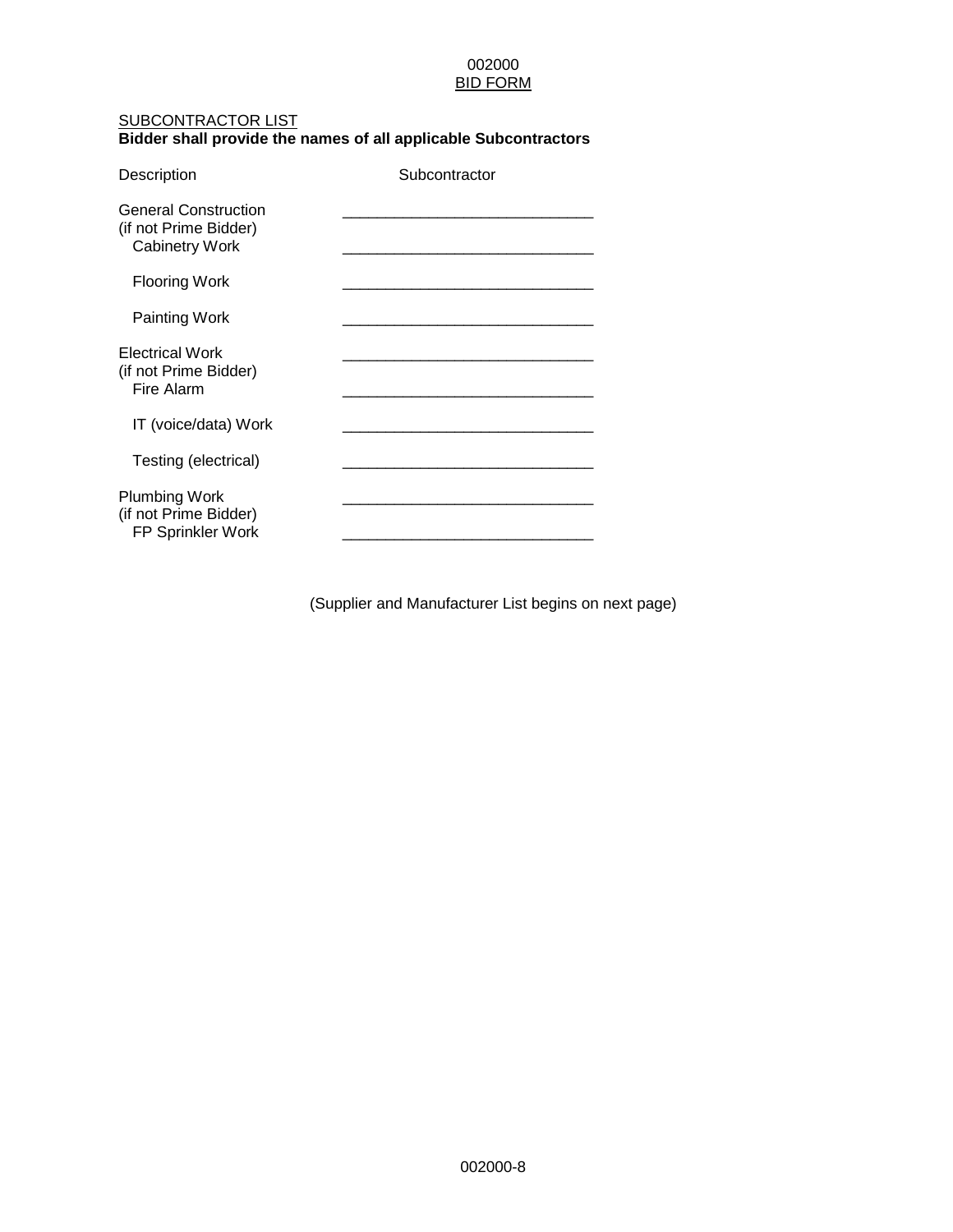# SUPPLIER & MANUFACTURERS LIST<br>Bidder shall provide the names of all applicable Suppliers and Manufacturers

**Product Description** 

| Manufacturer |
|--------------|
|              |
|              |
|              |
|              |
|              |
|              |
|              |
|              |
|              |
|              |
|              |
|              |
|              |

(Appendix B begins on the next page)